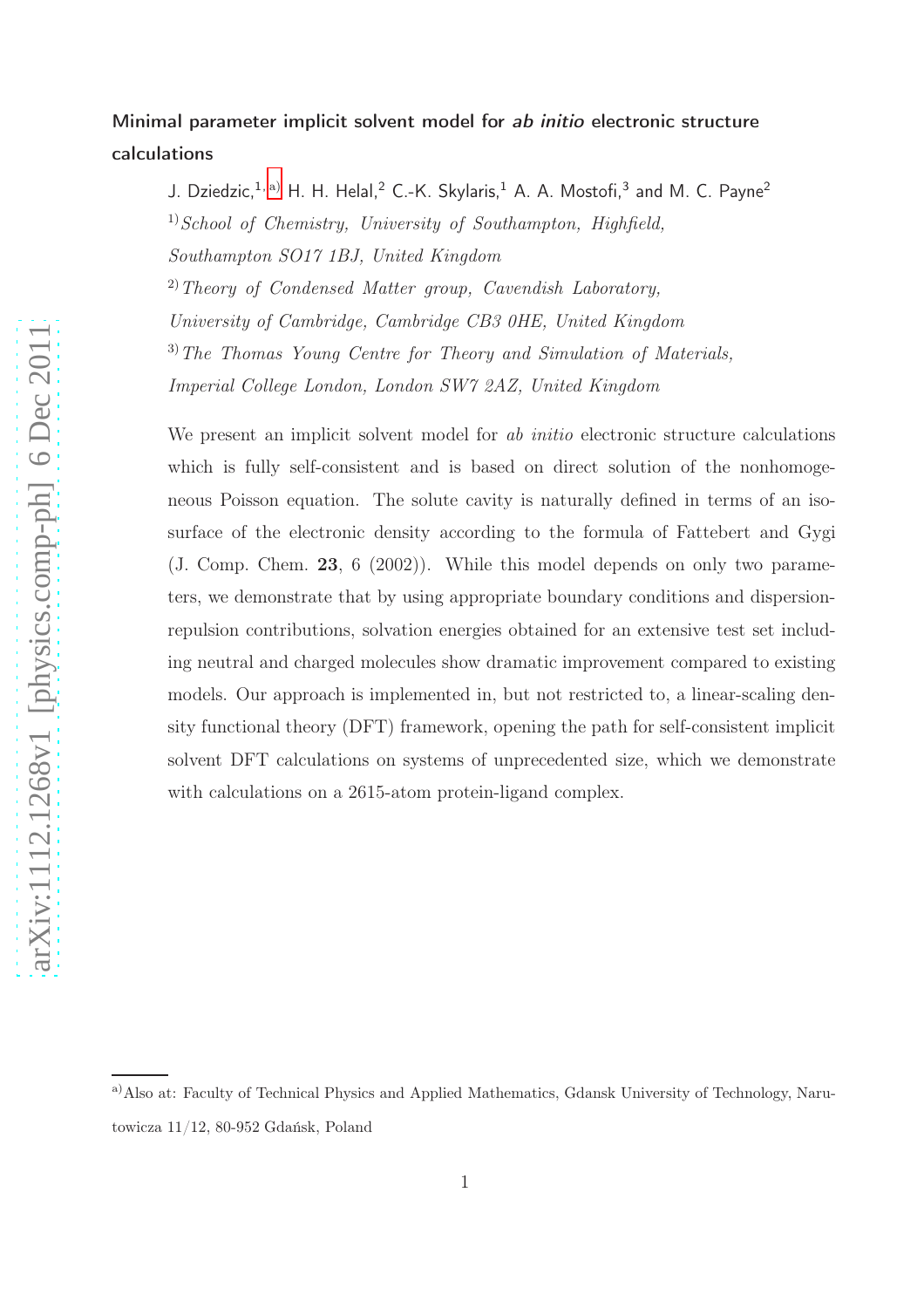The role of solvent is critical to a multitude of chemical, biological and physical processes. The accurate simulation of such processes, therefore, requires careful treatment of solvation effects. However, explicit inclusion of the solvent with full atomic detail is very costly due to the significant increase in the number of simulated atoms and the need for extensive averaging over the solvent degrees of freedom<sup>[1](#page-11-0)</sup>. Moreover, such explicit treatment may also be unnecessary, as it is often the long-range electrostatic effect of the solvent that is most significant, with only a small proportion of solvent molecules involved chemically. The implicit solvent approach addresses these issues by retaining only the atomic details of the solute, placed in a suitably defined cavity, and by representing the solvent environment by an unstructured dielectric continuum outside this cavity. The free energy of solvation is typically decomposed into two contributions – the electrostatic energy of interaction of the solvent with the polarized dielectric, and a nonpolar term accounting for the work required to create a cavity in the solvent (cavitation energy), and, in more complex models, for dispersion-repulsion interactions between the solute and solvent.

A multitude of implicit solvent models of differing sophistication have been proposed to date<sup>[2](#page-11-1)</sup> for use in ab *initio* calculations. Many of these models are derived from the selfconsistent reaction field (SCRF) formalism, where the effect of the electric field due to the dielectric (polarized by the solute) is included in the Hamiltonian in a self-consistent fashion. Two widely used classes of SCRF-type models are the polarizable continuum model (PCM) of Tomasi et al.<sup>[3](#page-11-2)</sup> and the conductor-like screening model (COSMO) of Klamt and  $Schüürmann<sup>4</sup>$  $Schüürmann<sup>4</sup>$  $Schüürmann<sup>4</sup>$ .

The shape of the cavity containing the solute varies between models – early models used spherical or elliptical cavities; in more recent models the cavity is usually constructed from overlapping atomic spheres of varying radii, which necessitates using a number of parameters. In contrast, the recent model proposed by Fattebert and Gygi<sup>[5](#page-11-4)[,6](#page-11-5)</sup>, and later developed by Scherlis *et al.*<sup>[7](#page-11-6)</sup> (henceforth called the FGS model), utilizes a dielectric cavity constructed directly from the electronic density of the solute, which greatly reduces the number of parameters involved.

This "minimal-parameter" nature of the FGS model makes it attractive for ab initio calculations. However, this approach also has several shortcomings, which we address in this Letter. First, the original model did not include dispersion-repulsion effects, which, as the authors themselves note, is likely to impact its accuracy for larger neutral molecules. Second,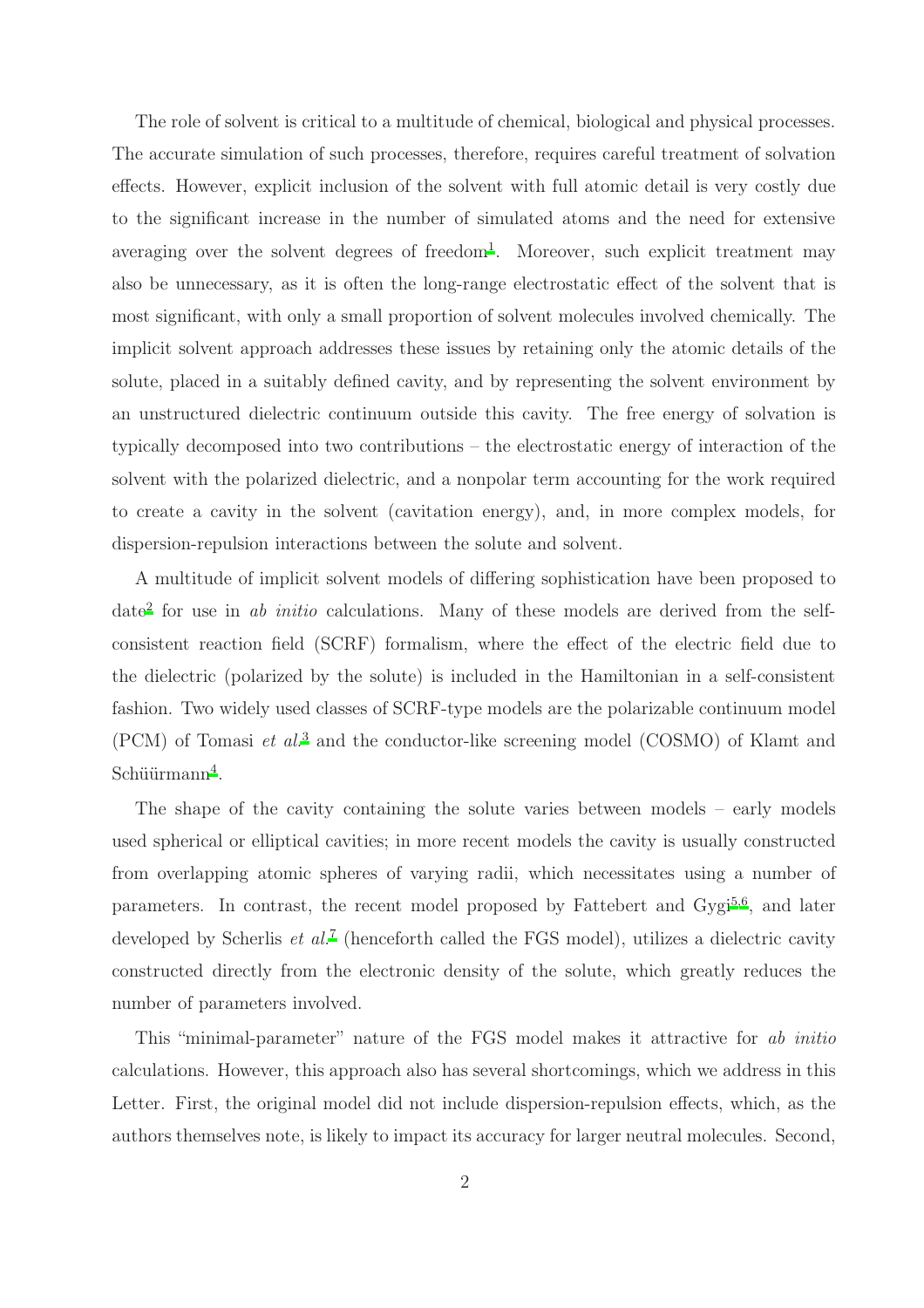the model necessitates the use of an a posteriori correction to the energy in vacuum, obtained in periodic boundary conditions, to approximate open boundary conditions, whereas in the solvent the electrostatic energy is obtained subject to zero boundary conditions. Third, a severe numerical instability prevents this approach from being practical for large molecules.

This Letter describes how we have addressed these limitations, by including dispersionrepulsion interactions, employing open (Coulombic) boundary conditions, and identifying and circumventing the root cause of the abovementioned numerical instability. We then validate and evaluate the performance of the model on two sets of several tens of small molecules. Finally, by performing a calculation on a 2615-atom protein-ligand system, we demonstrate how the implemented model can be used to perform large-scale ab initio calculations in solution.

In contrast to other SCRF models where the solute cavity has a discontinuous boundary, the FGS model defines a smooth transition of the relative permittivity according to:

<span id="page-2-1"></span>
$$
\varepsilon(\mathbf{r}) = 1 + \frac{\varepsilon_{\infty} - 1}{2} \left( 1 + \frac{1 - (\rho(\mathbf{r})/\rho_0)^{2\beta}}{1 + (\rho(\mathbf{r})/\rho_0)^{2\beta}} \right),\tag{1}
$$

where  $\rho(\mathbf{r})$  is the electronic density of the solute,  $\varepsilon_{\infty}$  is the bulk permittivity, the parameter β controls the smoothness of the transition of  $\varepsilon(\mathbf{r})$  from 1 to  $\varepsilon_{\infty}$ , and  $\rho_0$  is the density value for which the permittivity drops to  $\varepsilon_{\infty}/2$ . The cavitation contribution to the free energy is assumed to be proportional to the surface area, S, of the cavity (calculated at  $\rho = \rho_0$ , that is  $\Delta G_{\text{cav}} = \gamma S(\rho_0)$ , where  $\gamma$  is the solvent surface tension. Values for  $\beta$ and  $\rho_0$  are found by a least-squares fit to the hydration energies of ammonia, nitrate and methylammonium (representative of neutral, anionic and cationic molecules, respectively)<sup>[7](#page-11-6)</sup>. The total potential of the solute in the presence of the dielectric,  $\phi(\mathbf{r})$  is obtained by solving the nonhomogeneous Poisson equation

<span id="page-2-0"></span>
$$
\nabla \cdot (\varepsilon \left[ \rho \right] \nabla \phi) = -4\pi \rho_{\text{tot}} \tag{2}
$$

directly in real space subject to zero Dirichlet boundary conditions. The total charge density  $\rho_{\text{tot}}(\mathbf{r})$  is a sum of the electronic density  $\rho(\mathbf{r})$  and a Gaussian-smeared density of the cores, as proposed in ref. [7](#page-11-6).

As outlined in ref. [7](#page-11-6), the fact that the dielectric cavity responds self-consistently to changes in the electronic density means that the functional derivative of the electrostatic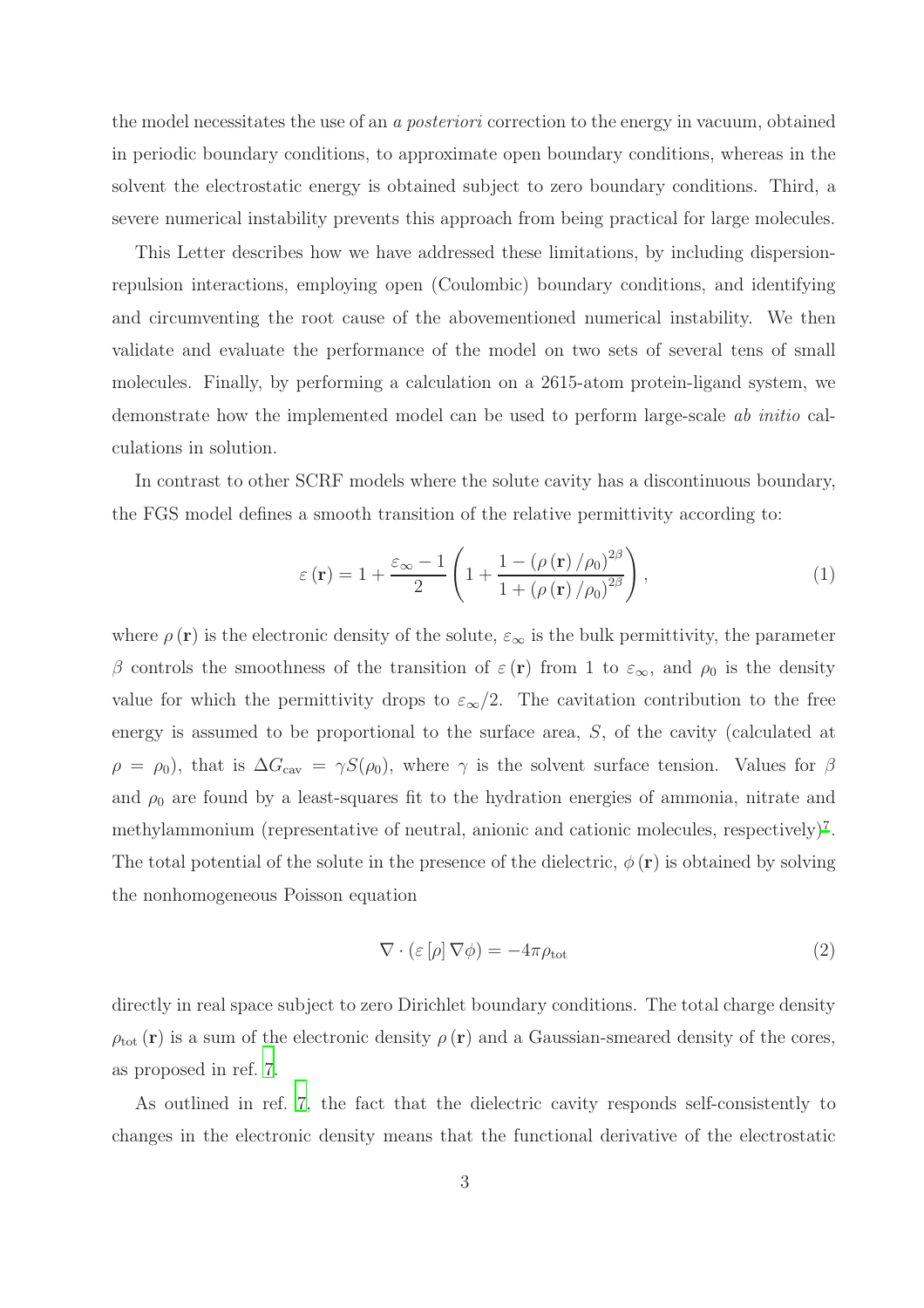energy,  $E_{\text{es}}$ , is no longer equal to the potential that is the solution of eq. [\(2\)](#page-2-0), but rather:

<span id="page-3-1"></span>
$$
\frac{\delta E_{\rm es}}{\delta \rho}(\mathbf{r}) = \phi(\mathbf{r}) - \frac{1}{8\pi} (\nabla \phi(\mathbf{r}))^2 \frac{\delta \varepsilon}{\delta \rho}(\mathbf{r}).
$$
\n(3)



<span id="page-3-0"></span>FIG. 1. Calculated free energies of solvation plotted against corresponding experimental values – a comparison between this work and other models. The solid diagonal line represents perfect agreement with experiment, the dashed black lines denote the estimated uncertainty of the experimental values.

The original FGS model does not set out to address dispersion-repulsion effects. This makes the results obtained for larger molecules dubious, especially for those that are neutral, as then the electrostatic contribution to solvation would be dwarfed by the nonpolar terms. As the authors duly note, this deficiency already becomes evident for the case of benzene where this model predicts a  $\Delta G$  of [7](#page-11-6).9 kcal/mol<sup>7</sup> whereas the experimental value is -0.87 kcal/mol[8](#page-11-7) . To appreciate the magnitude of the problem we refer to fig. [1](#page-3-0) and the top of table [I,](#page-5-0) where results obtained with the FGS model are shown for a representative selection of 20 neutral, 20 cationic and 20 anionic molecules chosen from ref. [8](#page-11-7). The geometries of the molecules were not re-optimized in solvent, instead geometries optimized in the gas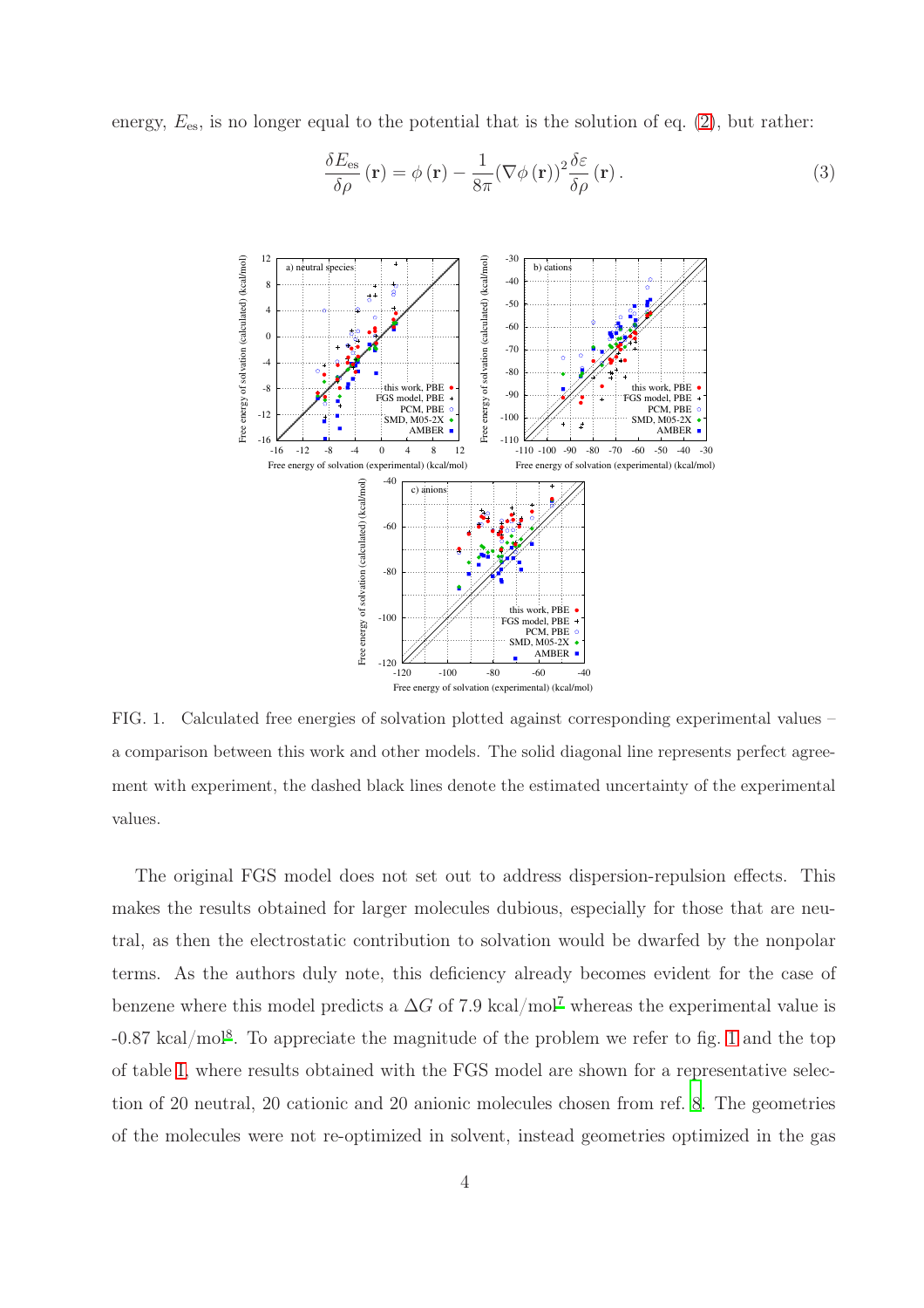phase readily available from ref. [8](#page-11-7) were used. The FGS model underestimates the solvation effect for anions and overestimates it for cations. The predictions for neutral species are in moderate agreement with experiment. By examining the coefficient of correlation between the calculated and experimental values, we demonstrate that the obtained values do not correlate well with experiment (with the notable exception of cations), which makes the calculation of *relative* free energies of solvation,  $\Delta \Delta G$ , unreliable.

The second shortcoming of this approach is related to the boundary conditions used for the solution of eq.  $(2)$ . References<sup>[5](#page-11-4)[,6](#page-11-5)</sup> are concerned only with calculations in solution, where zero boundary conditions are used. Owing to the dielectric screening, this is a reasonable approximation, as long as the relative permittivity of the solvent is large. Ref.[7](#page-11-6) uses the same approach in solution, whereas for the reference vacuum calculation (needed to obtain free energies of solvation), where the Poisson equation becomes homogeneous, standard periodic plane-wave DFT calculations are performed. In vacuo energies thus obtained are subse-quently corrected with the Makov-Payne formula<sup>[9](#page-11-8)</sup> to mimic the effect of open boundary conditions. This too is an approximation, since the correction cannot fully capture polar-ization effects<sup>[9](#page-11-8)</sup>. Furthermore, only the energy is corrected, while the shape of the electronic density, and, in turn, the cavity generated in solution corresponds to periodic boundary conditions. As we demonstrate later, this subtly affects the free energies of solvation obtained for charged species, leading to a degree of cancellation of errors.

Further, we point out the root cause of the numerical instability inherent in the FGS model. The second term in the RHS of eq. [\(3\)](#page-3-1) is extremely difficult to evaluate accurately, because  $\frac{\delta \varepsilon}{\delta \rho}$  is very close to zero everywhere, except on the boundary of the cavity, where, in turn,  $(\nabla \phi(\mathbf{r}))^2$  is almost zero and thus difficult to distinguish from numerical noise. Because of this, the energy gradient calculated from eq. [\(3\)](#page-3-1) is not numerically accurate and the method is found to converge only when high-order finite-differences and extremely fine grids (with a spacing of  $0.15 a_0$  or finer) are used, as only then the gradient of the potential can be evaluated to sufficient accuracy. The memory requirements necessitated by such fine grids quickly make the technique impractical for larger molecules.

By addressing each of these limitations, we obtain a highly accurate and usable approach which retains the conceptual elegance of the FGS model.

We solve eq.  $(2)$  by means of a second-order multigrid<sup>[11](#page-12-0)[,12](#page-12-1)</sup> approach, which is subsequently  $\rm defect-corrected^{13}$  $\rm defect-corrected^{13}$  $\rm defect-corrected^{13}$  in an iterative fashion using 10-th order finite-difference stencils for the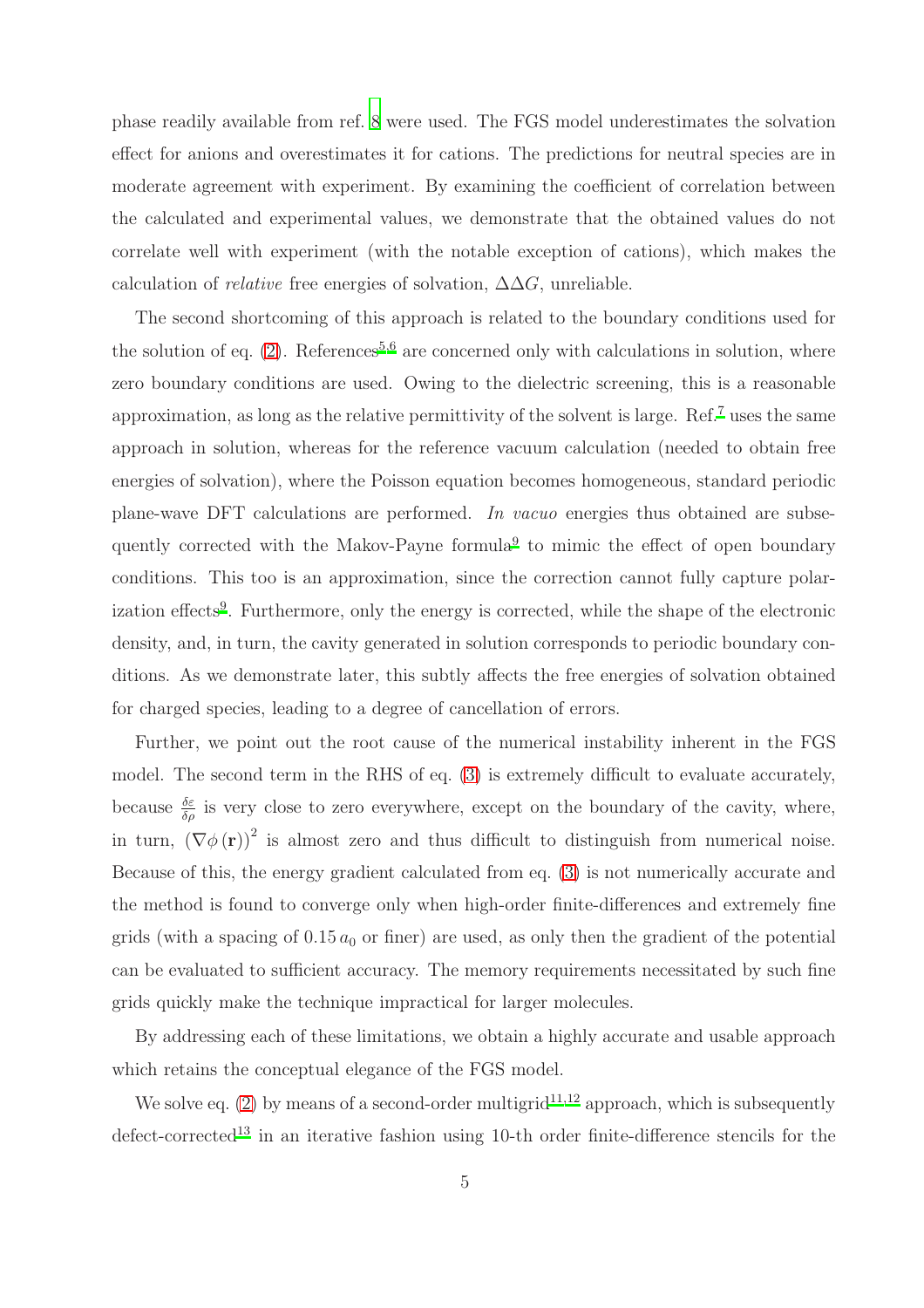<span id="page-5-0"></span>TABLE I. Error (root mean square (rms) and maximum, in kcal/mol), with respect to experiment<sup>[8](#page-11-7)</sup>, in the calculated free energies of solvation, and the corresponding coefficient of correlation,  $r$ , between the calculated and experimental values, for the 20 neutral, 20 cationic and 20 anionic species studied.

|                            | <b>XC</b>                            | neutral species |  | cations   |      |                       | anions      |      |                            |               |
|----------------------------|--------------------------------------|-----------------|--|-----------|------|-----------------------|-------------|------|----------------------------|---------------|
|                            | Approach functional ms err. max err. |                 |  |           |      | $r$ rms err. max err. |             |      | $r$ m $\sin$ m $\sin$ err. | $\mathcal{r}$ |
| FGS                        | <b>PBE</b>                           | 5.0             |  | 8.8 0.87  | 9.7  |                       | 19.0 0.95   | 19.5 |                            | 32.4 0.55     |
| this work <sup>a</sup> PBE |                                      | 1.6             |  | 2.8 0.93  | 4.4  |                       | $10.2$ 0.95 | 18.1 |                            | 29.5 0.53     |
| this work <sup>b</sup> PBE |                                      | 5.0             |  | 8.9 0.87  | 10.4 |                       | 19.0 0.95   | 21.2 |                            | 35.1 0.54     |
| this work <sup>c</sup> PBE |                                      | 1.8             |  | 3.1 0.93  | 3.9  |                       | 8.3 0.94    | 18.1 |                            | 29.4 0.54     |
| <b>PCM</b>                 | PBE                                  | 4.9             |  | 12.7 0.75 | 10.5 |                       | 21.7 0.83   | 17.8 |                            | 29.5 0.36     |
| <b>PCM</b>                 | <b>B3LYP</b>                         | 4.7             |  | 12.0 0.78 | 10.4 |                       | 21.8 0.83   | 17.0 | 28.4 0.41                  |               |
| <b>PCM</b>                 | $M05-2X$                             | 4.4             |  | 11.1 0.79 | 10.2 |                       | 21.7 0.81   | 15.7 |                            | 26.8 0.46     |
| <b>SMD</b>                 | $M05-2X$                             | 0.9             |  | 2.9 0.97  | 4.6  |                       | 12.2 0.95   | 8.5  |                            | 16.6 0.86     |
| AMBER <sup>10</sup>        | (classical)                          | 3.3             |  | 7.84 0.64 | 6.9  |                       | 10.8 0.96   | 12.8 |                            | 47.8 0.32     |

<sup>a</sup> With the cavity responding self-consistently to changes in density.

<span id="page-5-1"></span><sup>b</sup> With the cavity responding self-consistently to changes in density, and without dispersion-repulsion.

<span id="page-5-3"></span><span id="page-5-2"></span><sup>c</sup> With the cavity fixed.

first and second derivatives. We find that with a grid spacing of  $0.125 a_0$  as few as 3-4 defect-correction iterations are sufficient to reduce the algebraic error in the obtained potential by four orders of magnitude with respect to the initial, uncorrected solution. The corresponding reduction in the magnitude of the residual is two orders of magnitude, due to the approximate nature of the calculated boundary conditions. With a grid spacing of  $0.25 a_0$  ten iterations, on average, were necessary.

We have recast the solvation problem into open boundary conditions by computing the core-core and the local pseudopotential terms in real space and by using open (Coulombic) boundary conditions when solving eq.  $(2)$  – that is, we set up Dirichlet boundary conditions by evaluating the Coulombic potential due to the charge distribution  $\rho_{\text{tot}}$ . Since with a spatially localized density the calculation of the Coulombic integral for all the points on the boundary scales as  $\mathcal{O}(L^2 N_{\rm at})$  with the box length L and number of atoms  $N_{\rm at}$ , charge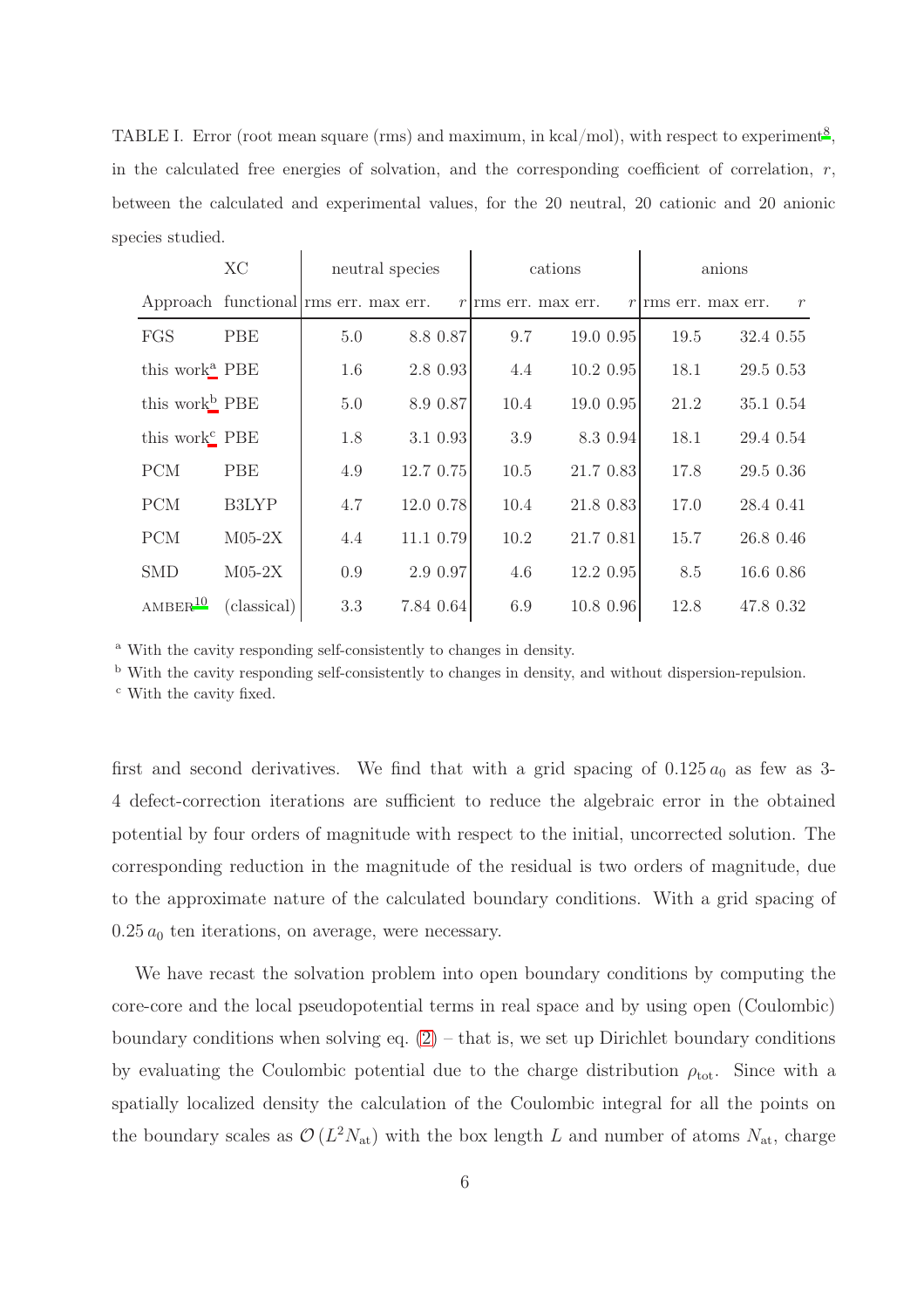coarse-graining and interpolation were used to reduce the prefactor in this calculation by about three orders of magnitude. In so doing, we obtain in vacuo energies and densities that need not be corrected. In the solvated case, where the nonhomogeneity in  $\varepsilon$  prevents such an approach, we calculate the boundary conditions by approximating the dielectric as homogeneous, with the permittivity of the bulk solvent. Fig. [2,](#page-6-0) panels a) and b) and table [I,](#page-5-0) rows 1 and 3 illustrate that for the simulation cell we used (a cube with an edge length of  $L = 40.5 a_0$ ) this alone offers no improvement in accuracy. A difference in the free energy of solvation of 0.1 kcal/mol, 0.9 kcal/mol and -1.8 kcal/mol is observed on average for neutral, cationic and anionic species, respectively, compared to the predictions of the original FGS model (refer to fig. [3](#page-7-0) for details). For charged species the application of consistent open boundary conditions leads to a slight increase in the error.



<span id="page-6-0"></span>FIG. 2. Isolines of zero error with respect to experiment for the possible parametrizations of a) the FGS model, b) the FGS model with the boundary conditions we propose and c) the model proposed in this work, for three representative molecules. The dashed lines indicate an error of  $\pm 1$  kcal/mol. The black points indicate the final parametrization of the respective models.

A parameter sweep for the three molecules used to parametrize the FGS model demonstrates (cf. fig. [2\)](#page-6-0) that there exists no parametrization that would result in even moderate agreement with experiment for the three species simultaneously. The model would consistently either underestimate free energies of solvation for anions or overestimate them for cationic species.

We attribute this failure to a combination of factors – the poor performance of the Perdew-Burke-Ernzerhof (PBE) exchange-correlation (XC) functional; the fact that any isodensity formulation will use larger cavities for anions than for corresponding cations, whereas the charge assymmetry in solvation effects is in fact opposite<sup>[14](#page-12-3)</sup>; and, finally, to the lack of inclusion of dispersion-repulsion effects, which leads to an overestimation of the nonpolar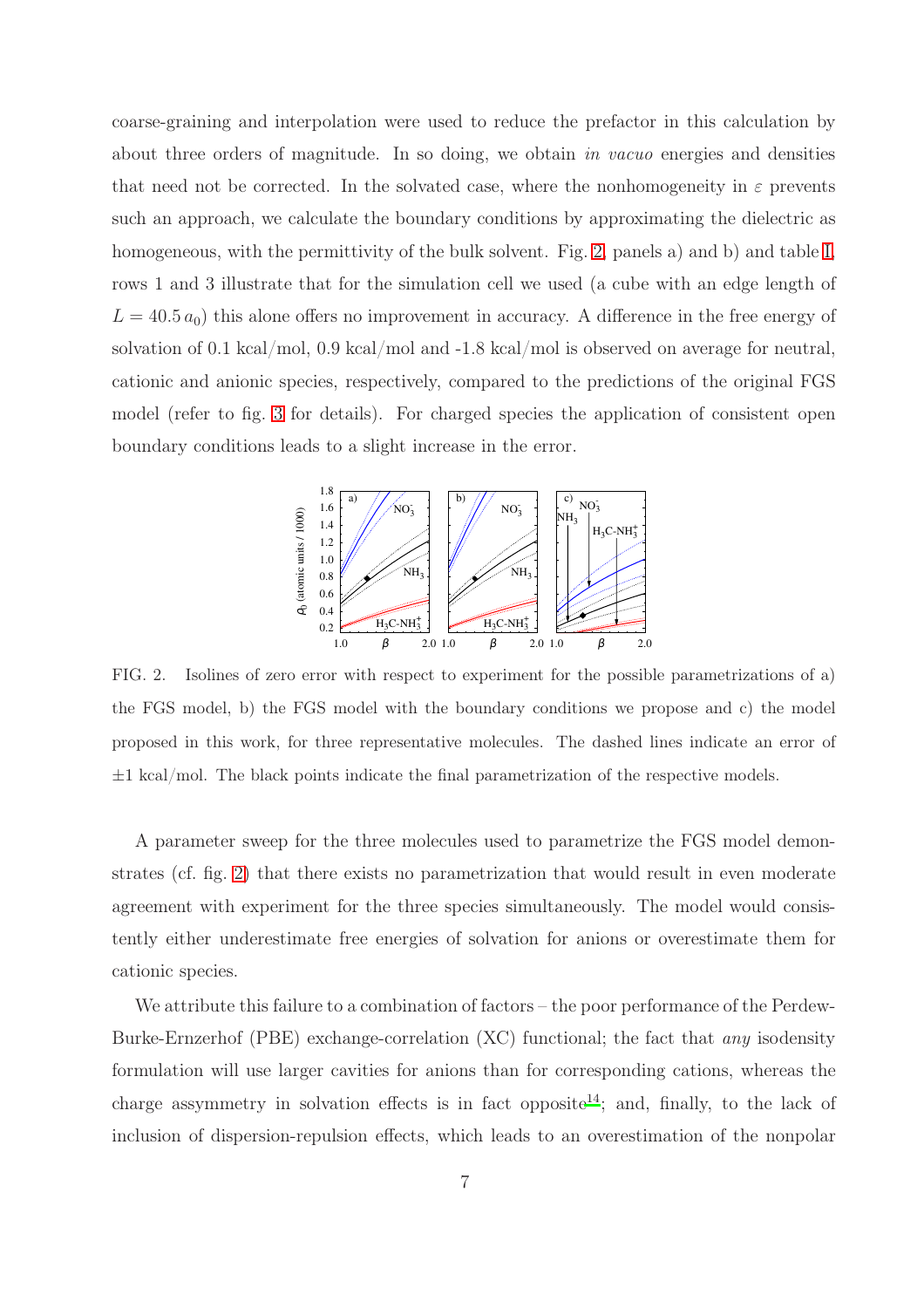

<span id="page-7-0"></span>FIG. 3. Absolute error in the calculated free energies of solvation with respect to experimental values, plotted against the surface area of the molecule. The surface areas differ between models because the parametrization is different. The solid and dashed lines represent a linear fit. The horizontal dotted line corresponds to perfect agreement with experiment.

component of solvation. The middle rows of table [I](#page-5-0) show, on the example of PCM, how using a hybrid functional such as B3LYP or a hybrid meta-GGA functional such as M05-2X[15](#page-12-4) addresses the first problem, by reducing the self-interaction error, which otherwise leads to excessive delocalization of the electrons, but does not address the other two problems.

The increase in the magnitude of the difference between the calculated and experimentally obtained free energies of solvation with the size of the molecule, especially in the case of neutral molecules, demonstrated in fig. [3](#page-7-0) indicates that the neglect of dispersion-repulsion effects is detrimental to the predictive quality of the FGS model. We propose including dispersion-repulsion effects in the free energy of solvation,  $\Delta G_{\text{dis,rep}}$ , using an approximate relation derived by Floris  $et al.^{16}$  $et al.^{16}$  $et al.^{16}$ . Since this relation is linear, it amounts to a simple rescaling of the surface tension of the solvent, including the approximate  $\Delta G_{\text{dis,rep}}$  in the cavitation term. From the slope of the linear relation plotted in fig. 1 of ref.<sup>[16](#page-12-5)</sup> it follows that the surface tension should be rescaled by a factor of 0.281. Even this crude method for taking dispersion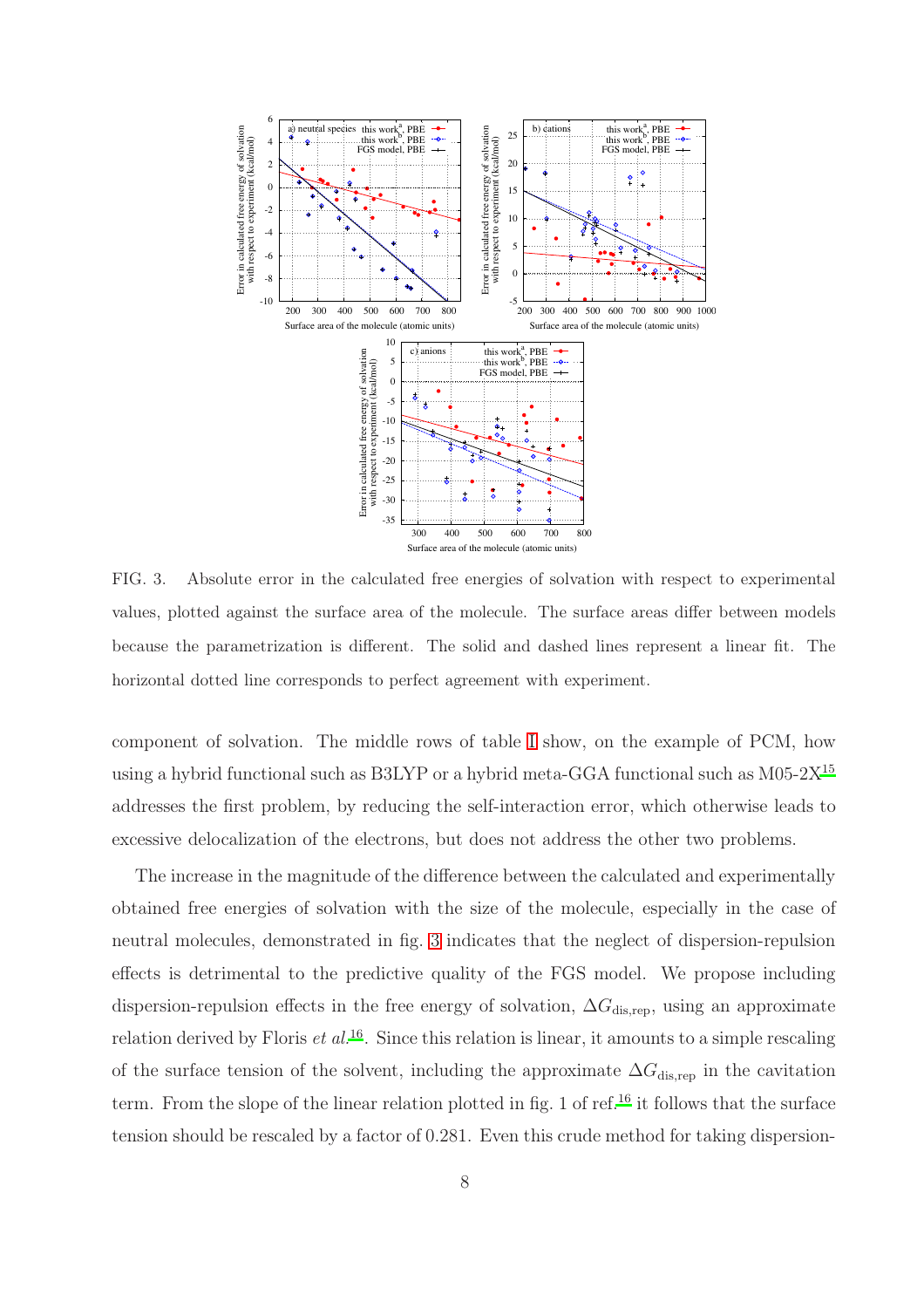repulsion into account dramatically improves the accuracy of the model, as evidenced by figs. [1](#page-3-0) and [2](#page-6-0) and table [I,](#page-5-0) from which it is apparent that the resulting approach is in much better agreement with experiment than both PCM and the force-field Poisson-Boltzmann  $(PB)$  approach of AMBER<sup>[10](#page-11-9)</sup>, offering comparable quality to the much more complex SMD<sup>[17](#page-12-6)[18](#page-12-7)</sup> model. The improvement offered by the inclusion of dispersion-repulsion effects is evidenced by fig. [3](#page-7-0) and can be quantified by comparing rows denoted with  $a$  and  $b$  in table [I.](#page-5-0) The results corresponding to the row denoted with b were obtained by turning off the dispersionrepulsion contribution whilst using the parameters proposed in ref.[7](#page-11-6) , denoted with a point in fig. [2,](#page-6-0) panels a) and b).

The numerical instability caused by the second term in the RHS of eq. [\(3\)](#page-3-1) can be circumvented without loss of accuracy. We first note that this term disappears when, instead of responding to changes in the electronic density, the dielectric cavity is fixed. We propose constructing the cavity by the application of eq. [\(1\)](#page-2-1) to the converged electronic density of the solute obtained in the vacuum calculation and keeping the cavity fixed throughout the calculation in solvent. We show (cf. tables [I,](#page-5-0) [II\)](#page-9-0) that the associated reduction in accuracy is insignificant, while both the wall time and the memory requirements of the computation are reduced by about an order of magnitude, as convergence is readily achieved with a more reasonable real-space grid spacing of  $0.25 a_0$ . We should point out that a similar attempt to fix the cavity in the FGS model would probably lead to larger errors due to the fact that the fixed cavity would come from the *periodic* density of the vacuum calculation – as the Makov-Payne correction<sup>[9](#page-11-8)</sup> only corrects the energy. We note that this simplified approach is still suitable for geometry optimization in solution, provided the additional contribution to the forces due to the cavity variation with atomic positions is included. Sá  $et al.<sup>19</sup>$  $et al.<sup>19</sup>$  $et al.<sup>19</sup>$  also note the abovementioned instability and propose a somewhat different way of circumventing it.

We further validate our model on 71 neutral molecules taken from the blind tests of refs. [20](#page-12-9) and [21,](#page-12-10) for which the experimental energies of solvation are reported in ref.<sup>[8](#page-11-7)</sup>. Again, the geometries were not re-optimized in solution, but rather the gas-phase geometries from ref.[8](#page-11-7) were used. The results, shown in fig. [4](#page-9-1) and table [II,](#page-9-0) again show that our approach is consistently more accurate than both PCM and the force-field PB approach of  $AMBER^{10}$  $AMBER^{10}$  $AMBER^{10}$ and that our model offers a level of agreement with experiment which is comparable to the  $SMD^{18}$  $SMD^{18}$  $SMD^{18}$  model, even when the cavity is fixed.

Conventional ab initio calculations are typically limited to only a few hundred atoms at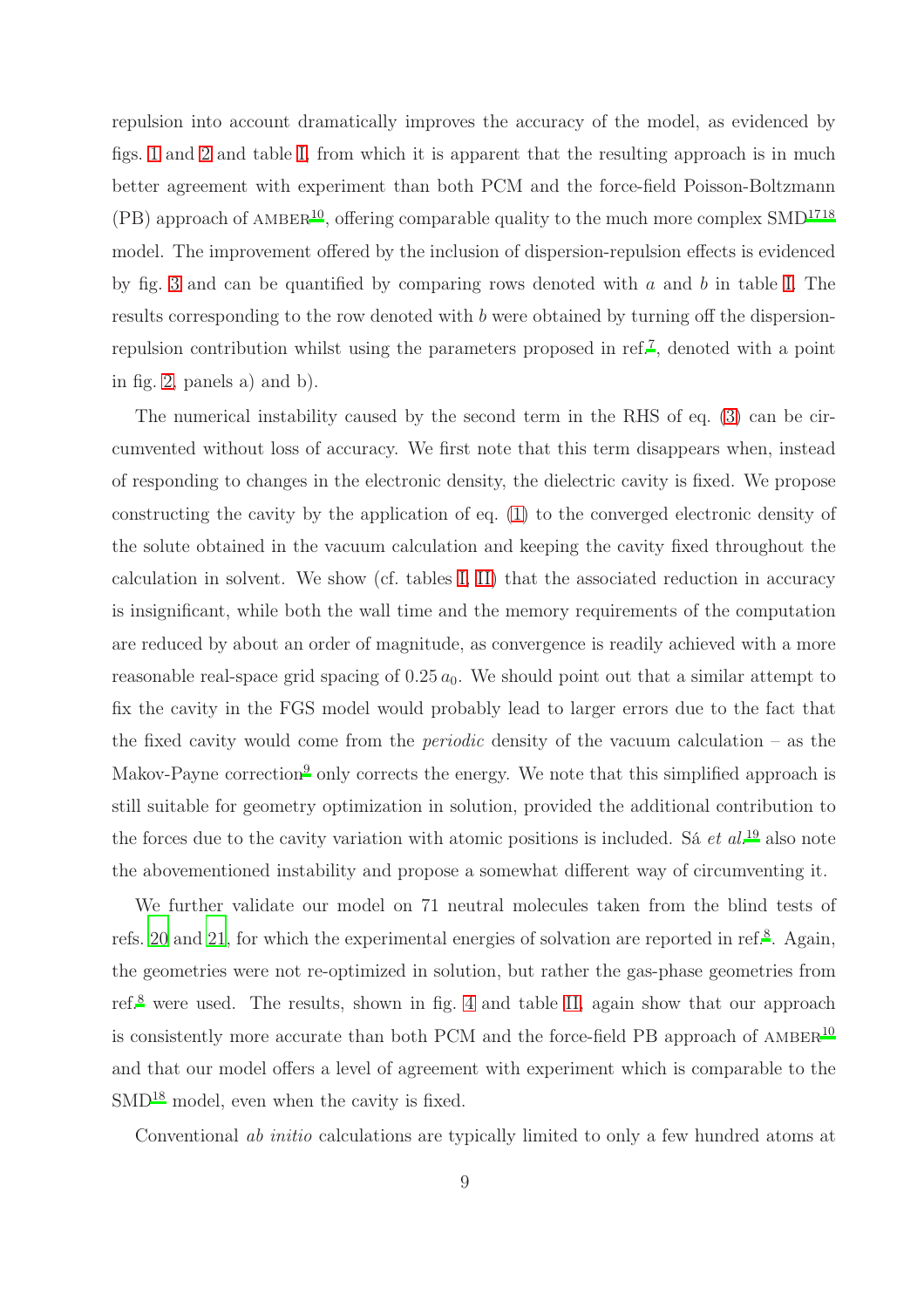<span id="page-9-0"></span>TABLE II. Error (root mean square (rms) and maximum, in kcal/mol), with respect to experiment, in the calculated free energies of solvation, and the corresponding coefficient of correlation,  $r$ , between calculated and experimental values for the  $71$  molecules studied<sup>[20](#page-12-9)[,21](#page-12-10)</sup>.

|                            |                                    | rms max                 |  |
|----------------------------|------------------------------------|-------------------------|--|
|                            | Approach XC functional error error |                         |  |
| this work <sup>a</sup> PBE |                                    | $3.8$ $8.3$ 0.83        |  |
| this work <sup>b</sup> PBE |                                    | 4.1 9.1 0.83            |  |
| <b>PCM</b>                 | <b>PBE</b>                         | $10.9\  \  23.3\  0.53$ |  |
| SMD                        | $M05-2X$                           | 3.4 14.5 0.87           |  |
| AMBER                      | (classical)                        | 5.1 19.9 0.77           |  |

<sup>a</sup> With cavity responding self-consistently to changes in density.

<span id="page-9-3"></span><span id="page-9-2"></span><sup>b</sup> With cavity fixed.



<span id="page-9-1"></span>FIG. 4. Calculated free energies of solvation plotted against corresponding experimental values for the 71 neutral molecules studied<sup>[20](#page-12-9)[,21](#page-12-10)</sup> – a comparison between models. The solid diagonal line represents perfect agreement with experiment, the dashed black lines denote the estimated uncertainty in the experimental valus.

most. However, with recent advances in linear-scaling density functional theory (LS-DFT) approaches<sup>[23](#page-12-11)</sup> a number of codes<sup>[24](#page-12-12)[–26](#page-12-13)</sup> have been developed which are capable of performing calculations with many thousands of atoms. The combination of LS-DFT with implicit solvent models would enable higly realistic simulations of important phenomena such as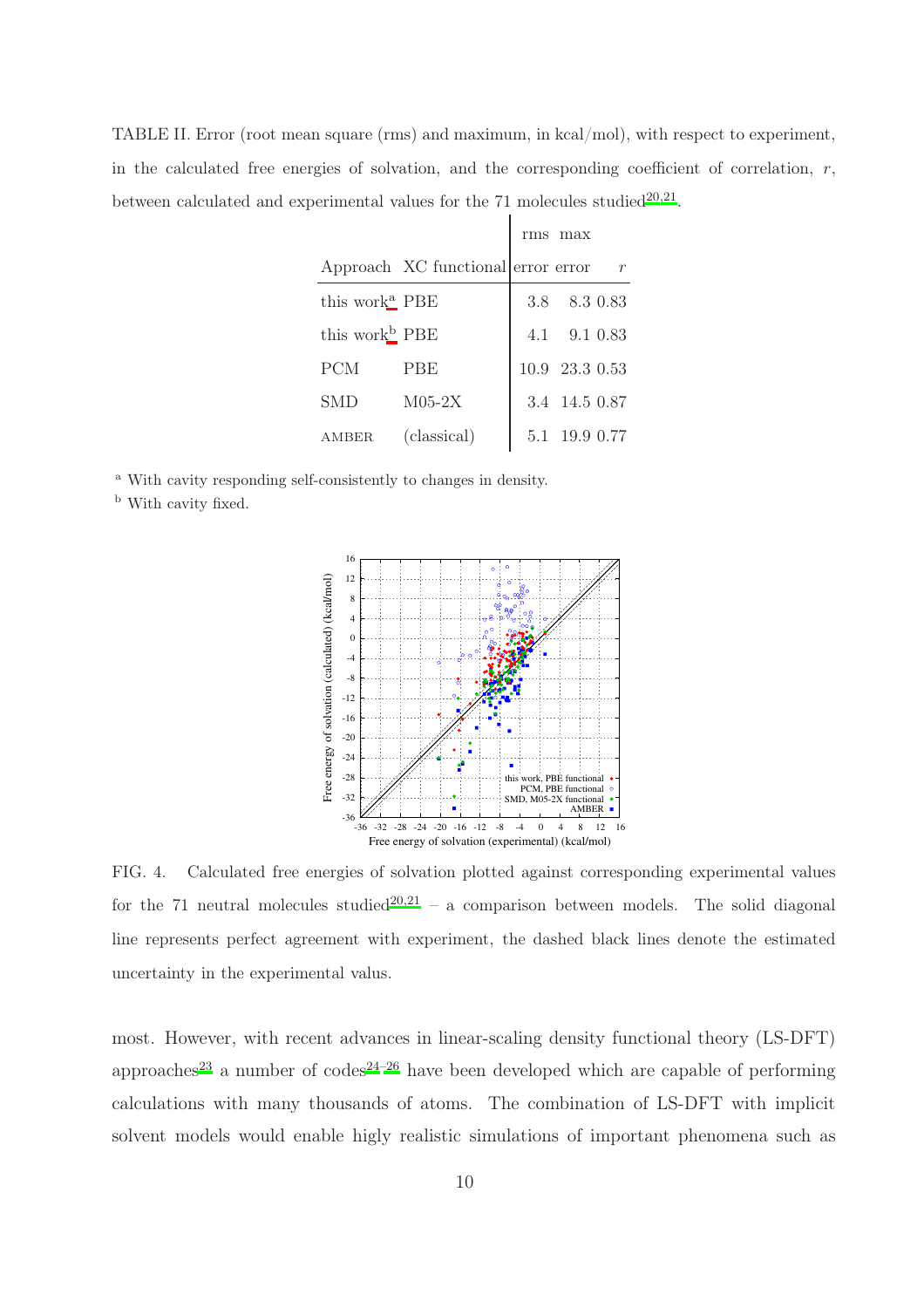<span id="page-10-0"></span>TABLE III. Free energies of solvation (in kcal/mol) of L99A/M102Q T4 lysozyme  $(\Delta G_{\text{host}})$ , its complex with catechol ( $\Delta G_{\rm cplx}$ ), catechol ( $\Delta G_{\rm lig}$ ), desolvation energy of the ligand ( $\Delta G_{\rm d}$  =  $\Delta G_{\rm cplx} - \Delta G_{\rm host} - \Delta G_{\rm lig}$ , binding energy in vacuo ( $\Delta E_{\rm gas}$ ) and in solvent ( $\Delta E_{\rm sol}$ ), as predicted by our model (with PBE and a fixed cavity) and amber.

| Approach $\Delta G_{\text{cplx}} \Delta G_{\text{host}} \Delta G_{\text{lig}} \Delta G_{\text{d}} \Delta E_{\text{gas}} \Delta E_{\text{sol}}$ |  |  |  |
|------------------------------------------------------------------------------------------------------------------------------------------------|--|--|--|
| this work $\big  -2423.0 -2421.3 -7.5 \big  5.8 -28.6 -22.8 \big $                                                                             |  |  |  |
| AMBER 2428.3 -2433.0 -17.6 22.4 -27.7 -5.3                                                                                                     |  |  |  |
| $\exp t.^{22}$ - - -9.3 -                                                                                                                      |  |  |  |

biomolecular processes or the chemical modification and self-assembly of nanostructures.

As a demonstration of the potential applications of this approach in large-scale DFT calculations, we have implemented our solvent model in the LS-DFT code  $ONETEP<sup>24</sup>$  $ONETEP<sup>24</sup>$  $ONETEP<sup>24</sup>$  and used it to calculate the free energy of solvation for a 2615-atom system composed of the catechol ligand bound to a L99A/M102Q mutant of the T4 lysozyme. The results of this calculation are shown in table [III](#page-10-0) and the overview of the system in question, along with an outline of the dielectric cavity (at  $\rho = \rho_0$ ) is shown in fig. [5.](#page-10-1) AMBER greatly overestimates the solvation energy of catechol, and consequently the binding energy in solvent differs significantly between the two models. The need for an *ab initio* model, where the density is polarized by the solvent is demonstrated by the different behavior of  $\Delta G_{\text{host}}$  (as compared to  $\Delta G_{\text{cplx}}$ ) between the proposed model and AMBER.



<span id="page-10-1"></span>FIG. 5. An overview of the lysozyme-catechol complex, with the dielectric cavity indicated in grey and catechol in green.

In summary, we have outlined and validated an implicit solvent model for ab initio calculations, which, despite using only two parameters, offers a substantial improvement over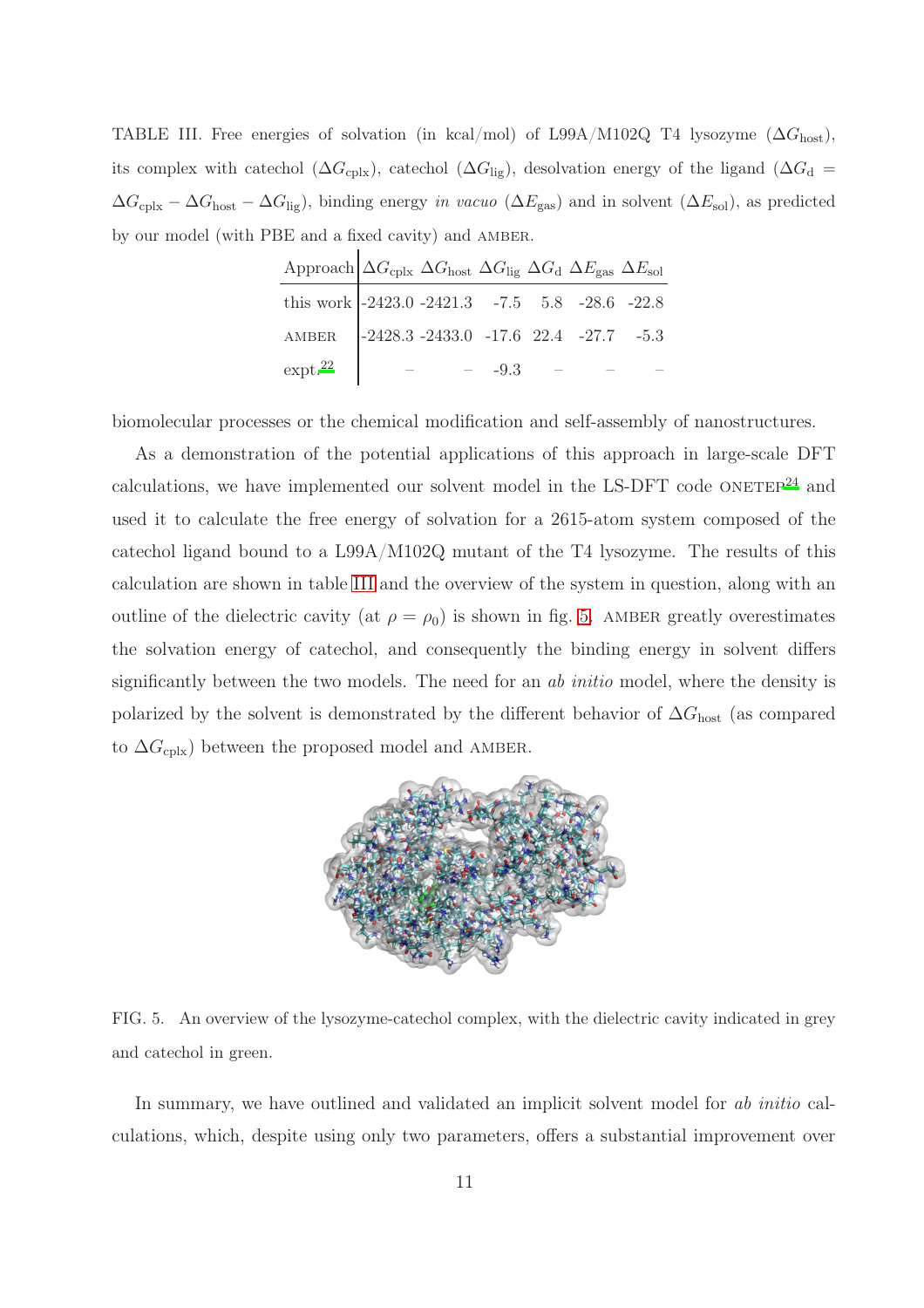existing models, as measured by the agreement of absolute and relative free energies of solvation with experiment (compared to PCM and AMBER) or the number of parameters needed to achieve similar agreement (compared to SMD). We have shown how the implementation of the proposed model in the LS-DFT code ONETEP paves the way for first-principles implicit-solvent calculations for molecules with thousands of atoms.

## ACKNOWLEDGMENTS

The calculations were carried out on the Iridis3 supercomputer of the University of Southampton and on the Darwin Supercomputer of the University of Cambridge High Performance Computing Service provided by Dell Inc. using Strategic Research Infrastructure Funding from the Higher Education Funding Council for England. JD, CKS, AAM and MCP acknowledge funding from EPSRC Grant EP/G055904/1. HHH acknowledges the support of the Yousef Jameel PhD scholarship adminstered by the University of Cambridge. CKS would like to thank the Royal Society for a University Research Fellowship. AAM acknowledges the support of an RCUK academic fellowship. MCP acknowledges funding from EPSRC Grant EP/F0327731/1.

## REFERENCES

- <span id="page-11-0"></span><sup>1</sup>R. H. Henchman and J. W. Essex, J. Comp. Chem. **20**, 499 (1999).
- <span id="page-11-1"></span><sup>2</sup>J. Tomasi, B. Mennucci, and R. Cammi, Chem. Rev. **105**[, 2999 \(2005\).](http://dx.doi.org/10.1021/cr9904009)
- <span id="page-11-2"></span><sup>3</sup>J. Tomasi and M. Persico, Chem. Rev. 94[, 2027 \(1994\).](http://dx.doi.org/10.1021/cr00031a013)
- <span id="page-11-3"></span><sup>4</sup>A. Klamt and Schüürmann, J. Chem. Soc. Perkin Trans. 2, 799 (1993).
- <span id="page-11-4"></span><sup>5</sup>J.-L. Fattebert and F. Gygi, [Journal of Computational Chemistry](http://dx.doi.org/10.1002/jcc.10069) 23, 662 (2002).
- <span id="page-11-5"></span> $6$ J.-L. Fattebert and F. Gygi, [Int. J. Quantum Chem.](http://dx.doi.org/10.1002/qua.10548) **93**, 139 (2003).
- <span id="page-11-6"></span><sup>7</sup>D. Scherlis, J. Fattebert, F. Gygi, M. Cococcioni, and N. Marzari, J. Chem. Phys. 124, 074103 (2006).
- <span id="page-11-7"></span><sup>8</sup>A. Marenich et al., "Minnesota solvation database, version 2009," University of Minnesota, Minneapolis (2009).
- <span id="page-11-8"></span> $^{9}$ G. Makov and M. C. Payne, [Physical Review B](http://dx.doi.org/10.1103/PhysRevB.51.4014) 51, 4014 (1995).
- <span id="page-11-9"></span><sup>10</sup>D. A. Case *et al., [Amber 10](http://amber.scripps.edu/#Amber10)* (University of California, San Francisco, 2008).